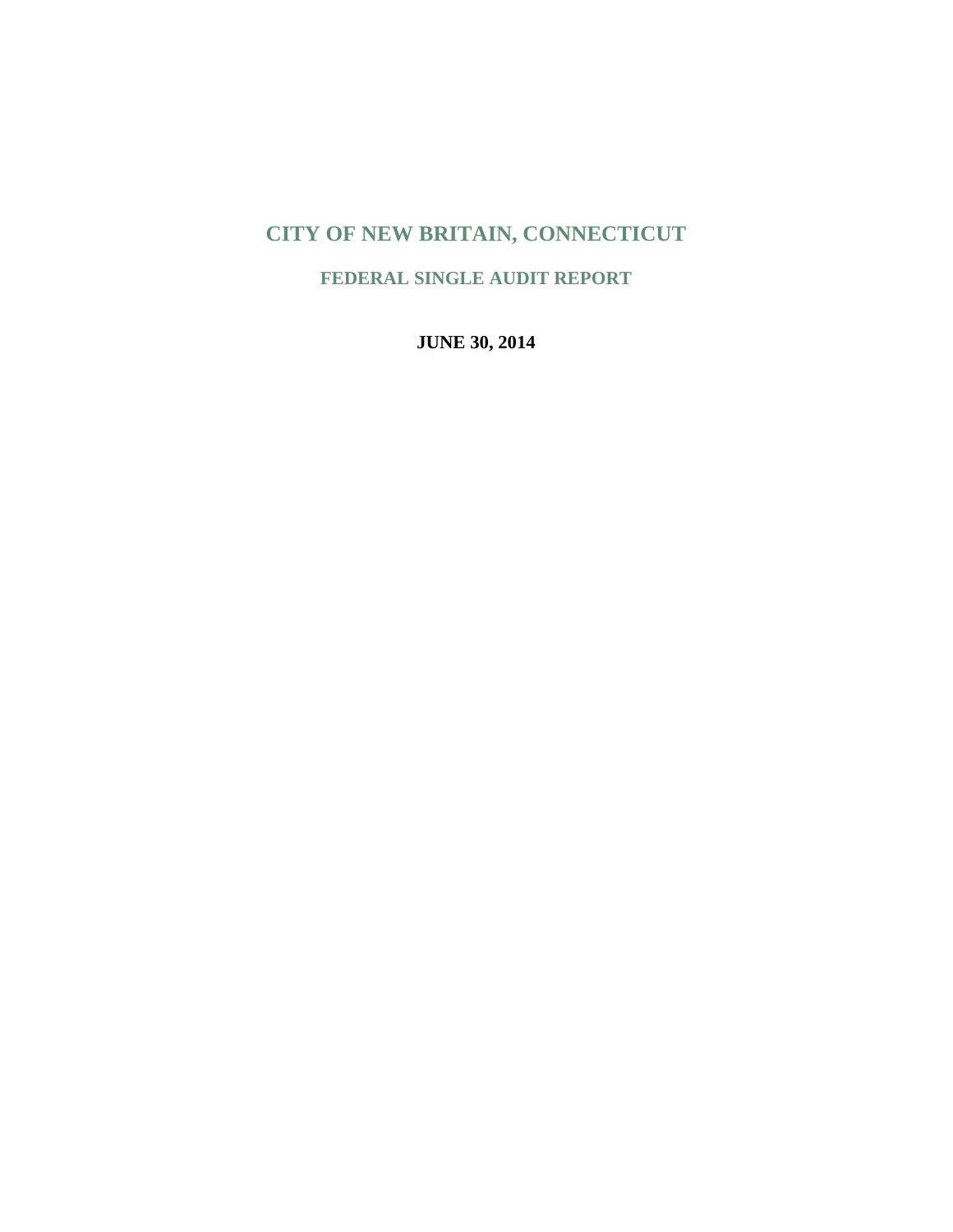# **CITY OF NEW BRITAIN, CONNECTICUT**

## **FEDERAL SINGLE AUDIT REPORT**

## **JUNE 30, 2014**

# **TABLE OF CONTENTS**

| Independent Auditors' Report on Compliance for Each Major Federal Program; Report<br>on Internal Control over Compliance; and Report on the Schedule of Expenditures of |           |
|-------------------------------------------------------------------------------------------------------------------------------------------------------------------------|-----------|
| Federal Awards Required by OMB Circular A-133                                                                                                                           | $1 - 3$   |
| Schedule of Expenditures of Federal Awards                                                                                                                              | $4 - 7$   |
| Notes to Schedule of Expenditures of Federal Awards                                                                                                                     | 8         |
| Independent Auditors' Report on Internal Control over Financial Reporting and on<br>Compliance and Other Matters Based on an Audit of Financial Statements Performed    |           |
| in Accordance with <i>Government Auditing Standards</i>                                                                                                                 | $9-10$    |
| Schedule of Findings and Questioned Costs                                                                                                                               | $11 - 13$ |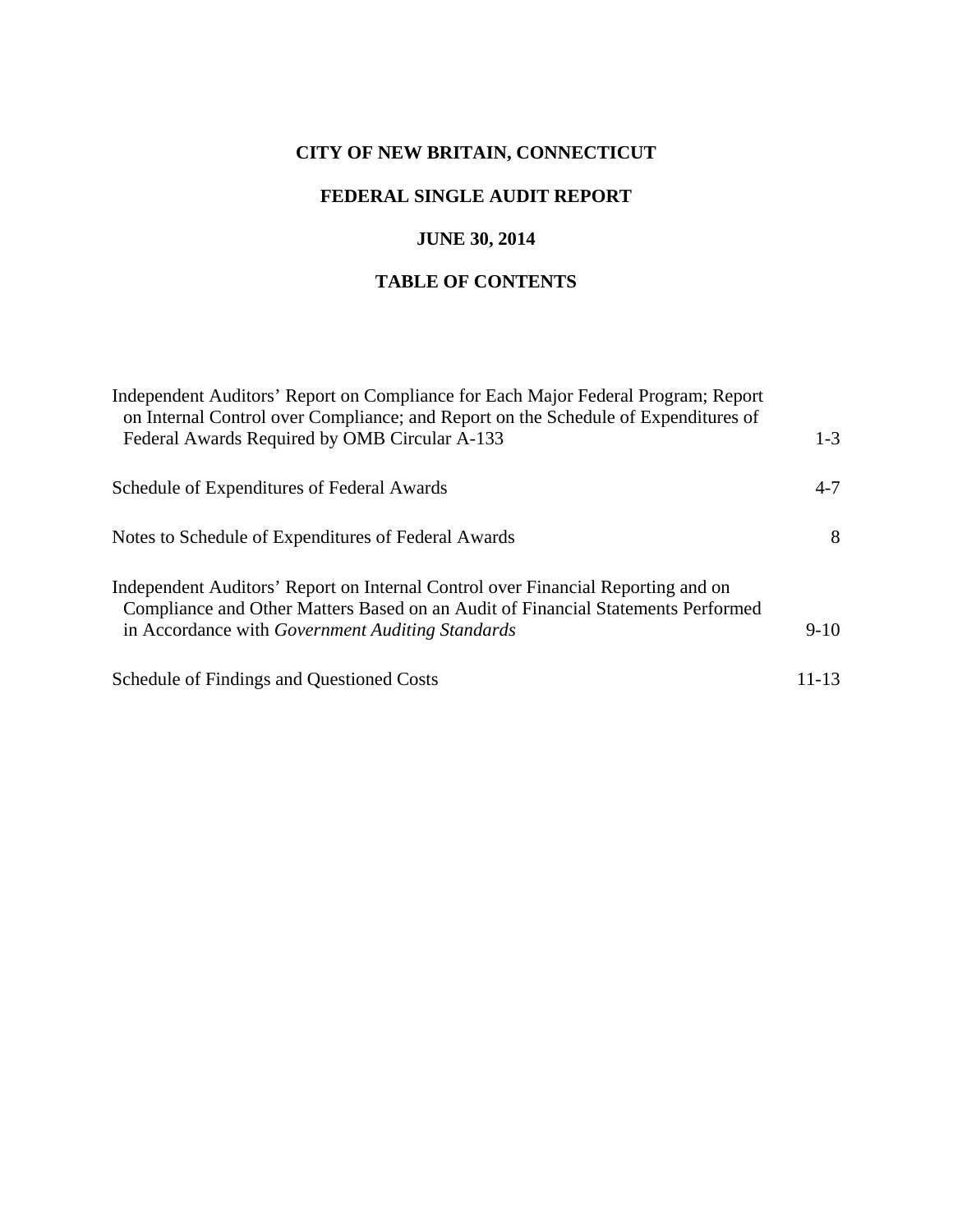

#### **Independent Auditors' Report on Compliance for Each Major Federal Program; Report on Internal Control over Compliance; and Report on the Schedule of Expenditures of Federal Awards Required by OMB Circular A-133**

To the Members of the Common Council City of New Britain, Connecticut

#### **Report on Compliance for Each Major Federal Program**

We have audited the City of New Britain, Connecticut's compliance with the types of compliance requirements described in the *OMB Circular A-133 Compliance Supplement* that could have a direct and material effect on each of the City of New Britain, Connecticut's major federal programs for the year ended June 30, 2014. The City of New Britain, Connecticut's major federal programs are identified in the summary of auditors' results section of the accompanying schedule of findings and questioned costs.

#### *Management's Responsibility*

Management is responsible for compliance with the requirements of laws, regulations, contracts and grants applicable to its federal programs.

#### *Auditors' Responsibility*

Our responsibility is to express an opinion on compliance for each of the City of New Britain, Connecticut's major federal programs based on our audit of the types of compliance requirements referred to above. We conducted our audit of compliance in accordance with auditing standards generally accepted in the United States of America; the standards applicable to financial audits contained in *Government Auditing Standards*, issued by the Comptroller General of the United States; and OMB Circular A-133, *Audits of States, Local Governments, and Non-Profit Organizations*. Those standards and OMB Circular A-133 require that we plan and perform the audit to obtain reasonable assurance about whether noncompliance with the types of compliance requirements referred to above that could have a direct and material effect on a major federal program occurred. An audit includes examining, on a test basis, evidence about the City of New Britain, Connecticut's compliance with those requirements and performing such other procedures as we considered necessary in the circumstances.

We believe that our audit provides a reasonable basis for our opinion on compliance for each major federal program. However, our audit does not provide a legal determination of the City of New Britain, Connecticut's compliance.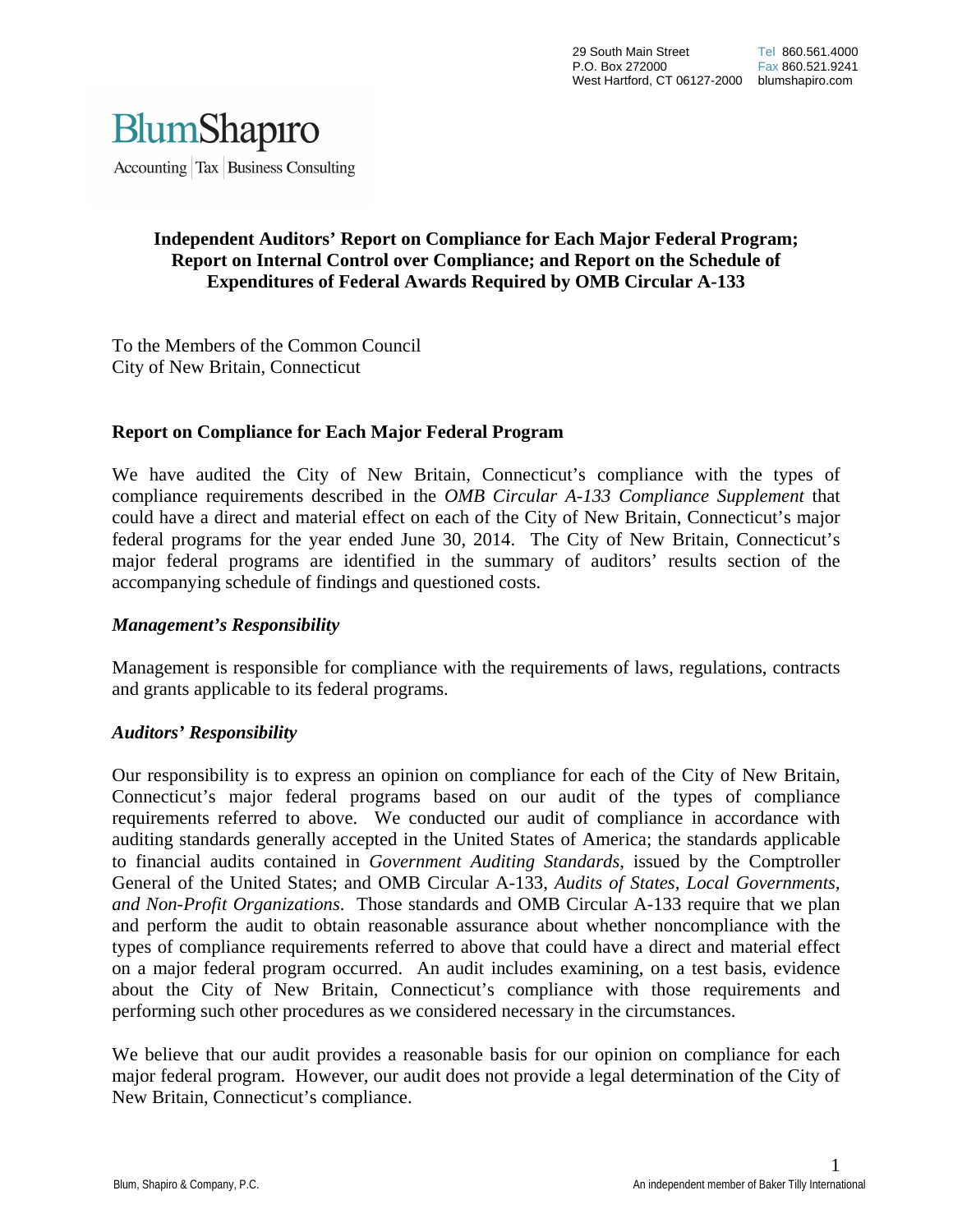#### *Opinion on Each Major Federal Program*

In our opinion, the City of New Britain, Connecticut, complied, in all material respects, with the types of compliance requirements referred to above that could have a direct and material effect on each of its major federal programs for the year ended June 30, 2014.

#### **Report on Internal Control over Compliance**

Management of the City of New Britain, Connecticut, is responsible for establishing and maintaining effective internal control over compliance with the types of compliance requirements referred to above. In planning and performing our audit of compliance, we considered the City of New Britain, Connecticut's internal control over compliance with the types of requirements that could have a direct and material effect on each major federal program to determine the auditing procedures that are appropriate in the circumstances for the purpose of expressing an opinion on compliance for each major federal program and to test and report on internal control over compliance in accordance with OMB Circular A-133, but not for the purpose of expressing an opinion on the effectiveness of internal control over compliance. Accordingly, we do not express an opinion on the effectiveness of the City of New Britain, Connecticut's internal control over compliance.

A deficiency in internal control over compliance exists when the design or operation of a control over compliance does not allow management or employees, in the normal course of performing their assigned functions, to prevent, or detect and correct, noncompliance with a type of compliance requirement of a federal program on a timely basis. A material weakness in internal control over compliance is a deficiency, or combination of deficiencies, in internal control over compliance such that there is a reasonable possibility that material noncompliance with a type of compliance requirement of a federal program will not be prevented, or detected and corrected, on a timely basis. A significant deficiency in internal control over compliance is a deficiency, or combination of deficiencies, in internal control over compliance with a type of compliance requirement of a federal program that is less severe than a material weakness in internal control over compliance, yet important enough to merit attention by those charged with governance.

Our consideration of internal control over compliance was for the limited purpose described in the first paragraph of this section and was not designed to identify all deficiencies in internal control over compliance that might be material weaknesses or significant deficiencies. We did not identify any deficiencies in internal control over compliance that we consider to be material weaknesses. However, material weaknesses may exist that have not been identified.

The purpose of this report on internal control over compliance is solely to describe the scope of our testing of internal control over compliance and the results of that testing based on the requirements of OMB Circular A-133. Accordingly, this report is not suitable for any other purpose.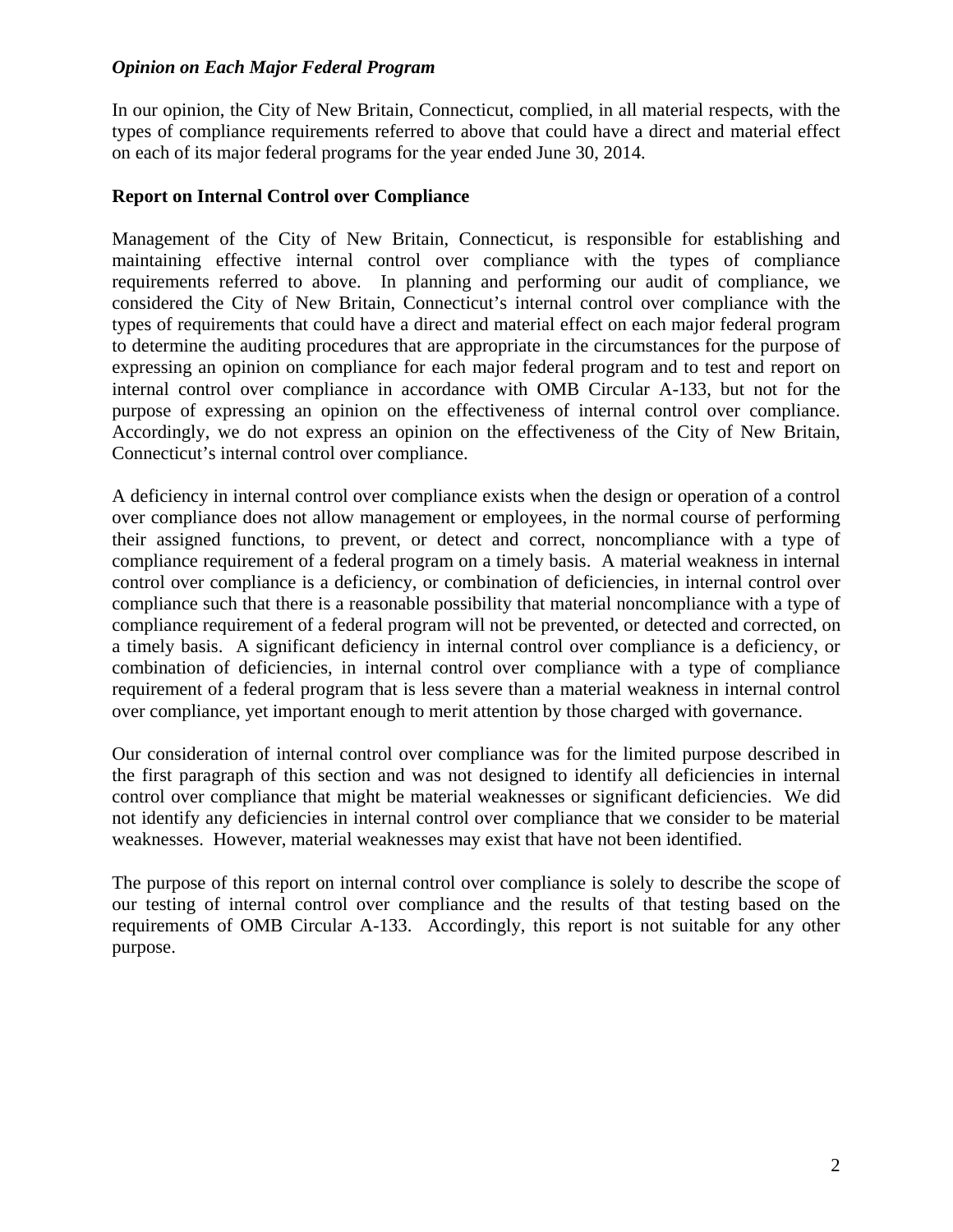#### **Report on Schedule of Expenditures of Federal Awards Required by OMB Circular A-133**

We have audited the financial statements of the governmental activities, the business-type activities, each major fund and the aggregate remaining fund information of the City of New Britain, Connecticut, as of and for the year ended June 30, 2014, and the related notes to the financial statements, which collectively comprise the City of New Britain, Connecticut's basic financial statements. We issued our report thereon dated December 23, 2014, which contained unmodified opinions on those financial statements. Our audit was conducted for the purpose of forming opinions on the financial statements that collectively comprise the basic financial statements. The accompanying schedule of expenditures of federal awards is presented for purposes of additional analysis as required by OMB Circular A-133 and is not a required part of the basic financial statements. Such information is the responsibility of management and was derived from and relates directly to the underlying accounting and other records used to prepare the basic financial statements. The information has been subjected to the auditing procedures applied in the audit of the financial statements and certain additional procedures, including comparing and reconciling such information directly to the underlying accounting and other records used to prepare the basic financial statements or to the basic financial statements themselves, and other additional procedures in accordance with auditing standards generally accepted in the United States of America. In our opinion, the schedule of expenditures of federal awards is fairly stated in all material respects in relation to the basic financial statements as a whole.

Blum, Shapino & Company, P.C.

West Hartford, Connecticut December 23, 2014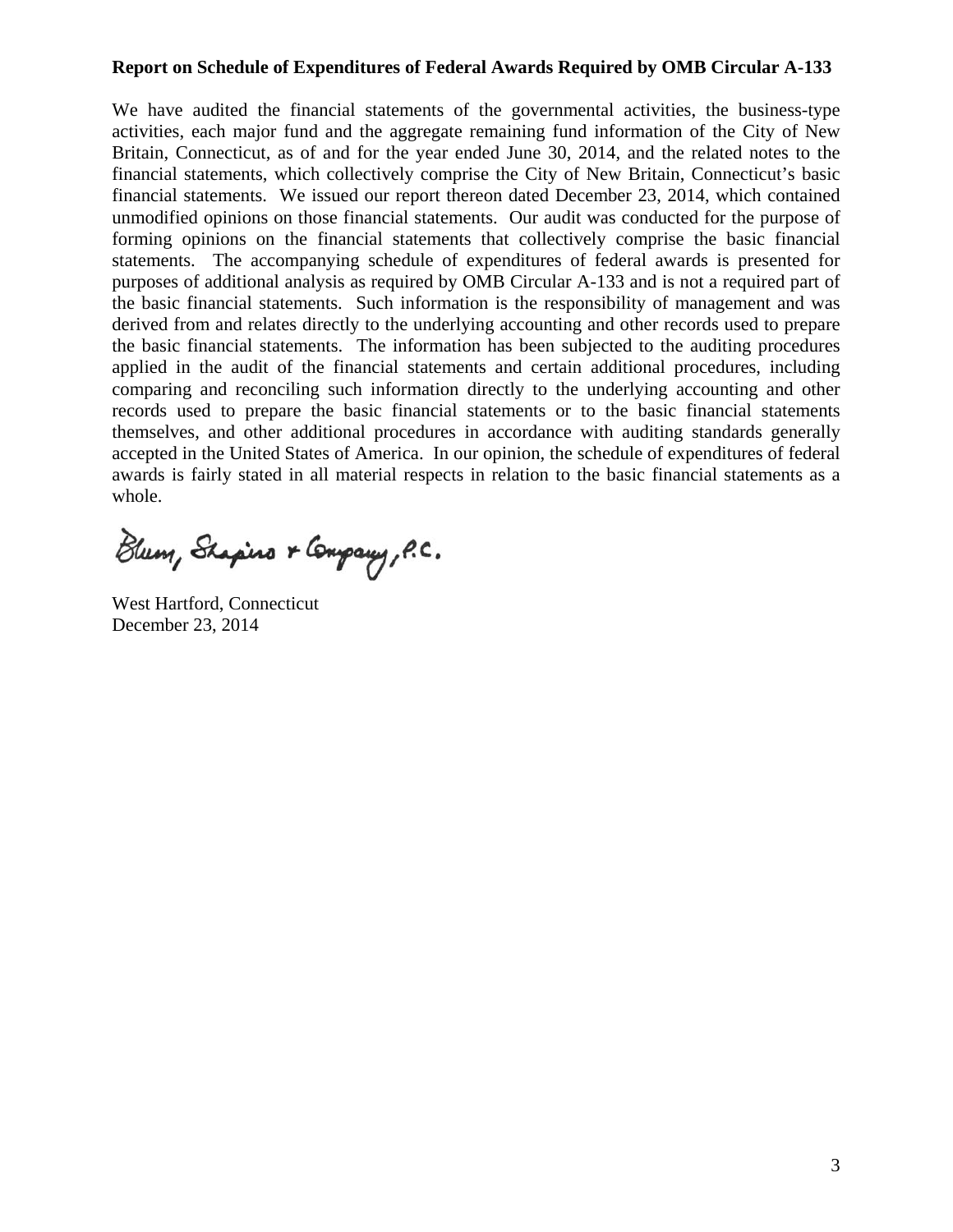#### **CITY OF NEW BRITAIN, CONNECTICUT SCHEDULE OF EXPENDITURES OF FEDERAL AWARDS FOR THE YEAR ENDED JUNE 30, 2014**

| <b>Federal Grantor/Pass-Through Grantor/</b><br><b>Program or Cluster Title</b>                                       | Federal<br><b>CFDA</b><br><b>Number</b> | Pass-Through<br><b>Grantor's Number/</b><br><b>Project Number</b> | <b>Expenditures</b>      |           |
|-----------------------------------------------------------------------------------------------------------------------|-----------------------------------------|-------------------------------------------------------------------|--------------------------|-----------|
| <b>United States Department of Agriculture</b><br>Passed Through the State of Connecticut<br>Department of Education: |                                         |                                                                   |                          |           |
| <b>Child Nutrition Cluster:</b>                                                                                       |                                         |                                                                   |                          |           |
| School Breakfast Program<br>National School Lunch Program                                                             | 10.553<br>10.555                        | 12060-SDE64370-20508<br>12060-SDE64370-20560                      | \$1,732,896<br>4,111,632 |           |
|                                                                                                                       |                                         |                                                                   | \$                       | 5,844,528 |
| Child and Adult Care Food Program                                                                                     | 10.558                                  | 12060-SDE64370-20518                                              |                          | 50,508    |
| Fresh Fruit and Vegetable Program                                                                                     | 10.582                                  | 12060-SDE64370-22051                                              |                          | 267,027   |
| Total United States Department of<br>Agriculture                                                                      |                                         |                                                                   |                          | 6,162,063 |
| <b>United States Department of Education</b><br><b>Direct Programs:</b>                                               |                                         |                                                                   |                          |           |
| Fund for the Improvement of Education                                                                                 | 84.215                                  |                                                                   |                          | 154,399   |
| Passed Through the State of Connecticut<br>Department of Education:                                                   |                                         |                                                                   |                          |           |
| Title I, Part A Cluster:<br>Title I Grants to Local Educational                                                       |                                         |                                                                   |                          |           |
| Agencies                                                                                                              | 84.010                                  | 12060-SDE64370-20679-2013                                         | 1,236,182                |           |
| Title I Grants to Local Educational<br>Agencies, Recovery Act                                                         | 84.389                                  | 12060-SDE64370-20679-2014                                         | 4,609,212                |           |
|                                                                                                                       |                                         |                                                                   |                          | 5,845,394 |
| <b>Special Education Cluster:</b>                                                                                     |                                         |                                                                   |                          |           |
| Special Education - Grants to States                                                                                  | 84.027                                  | 12060-SDE64370-20977-2013                                         | 182.228                  |           |
| Special Education - Grants to States                                                                                  | 84.027                                  | 12060-SDE64370-20977-2014                                         | 2,462,048                |           |
| Special Education - Preschool Grants                                                                                  | 84.173                                  | 12060-SDE64370-20983-2013                                         | 18,785                   |           |
| Special Education - Preschool Grants                                                                                  | 84.173                                  | 12060-SDE64370-20983-2014                                         | 93,766                   | 2,756,827 |
|                                                                                                                       |                                         |                                                                   |                          |           |
| Career and Technical Education - Basic<br><b>Grants</b> to States                                                     | 84.048                                  | 12060-SDE64370-20742-2014                                         |                          | 223,586   |
| <b>Twenty-First Century Community</b><br><b>Learning Centers</b>                                                      | 84.287                                  | 12060-SDE64370-20863-2013                                         | 18,526                   |           |
| Twenty-First Century Community<br>Learning Centers                                                                    | 84.287                                  | 12060-SDE64370-20863-2014                                         | 103,124                  |           |
|                                                                                                                       |                                         |                                                                   |                          | 121,650   |

(Continued on next page)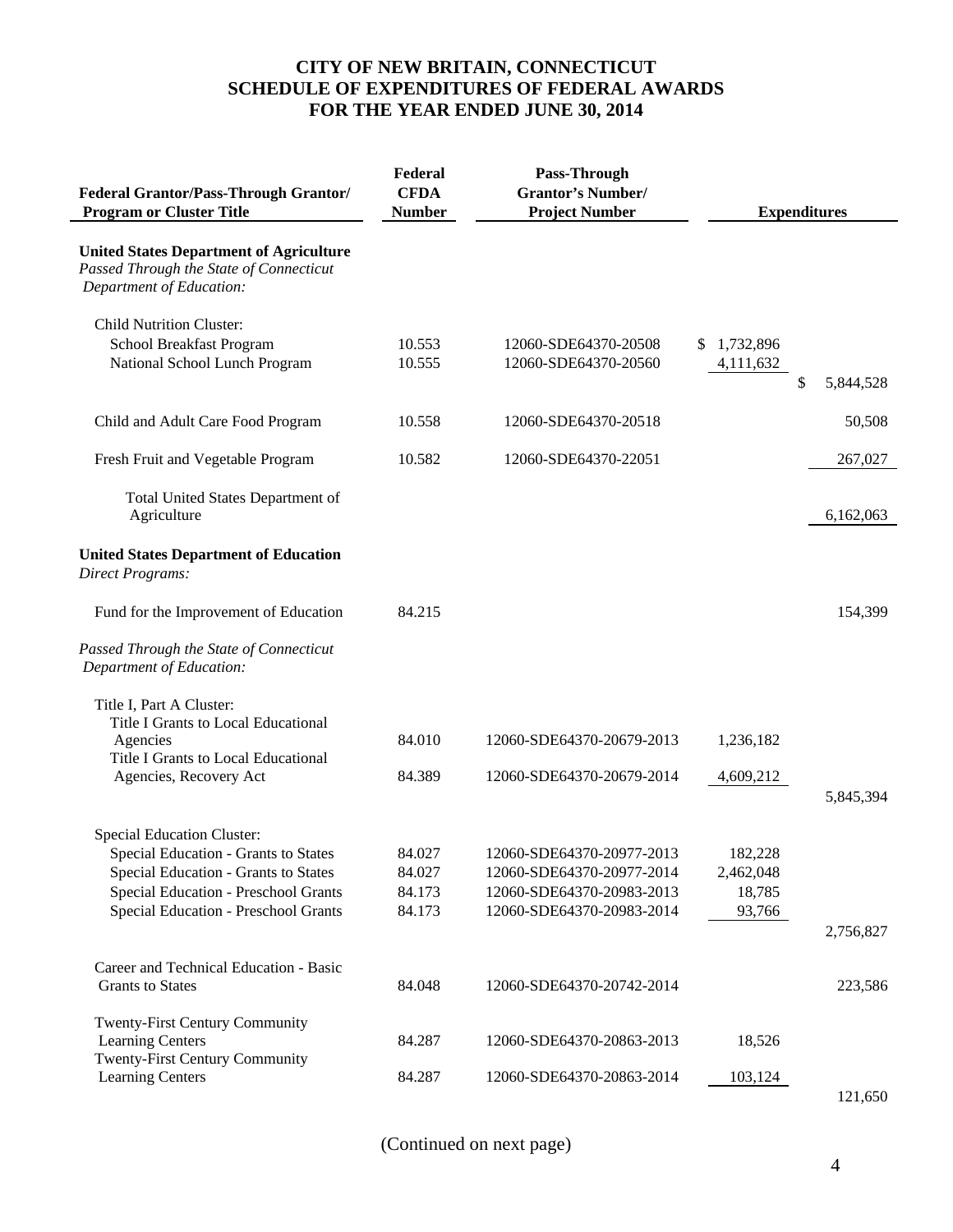### **CITY OF NEW BRITAIN, CONNECTICUT SCHEDULE OF EXPENDITURES OF FEDERAL AWARDS (CONTINUED) FOR THE YEAR ENDED JUNE 30, 2014**

| <b>Federal Grantor/Pass-Through Grantor/</b><br><b>Program or Cluster Title</b>                                                                                                | Federal<br><b>CFDA</b><br><b>Number</b> | Pass-Through<br><b>Grantor's Number/</b><br><b>Project Number</b> |                         | <b>Expenditures</b> |
|--------------------------------------------------------------------------------------------------------------------------------------------------------------------------------|-----------------------------------------|-------------------------------------------------------------------|-------------------------|---------------------|
| <b>English Language Acquisition Grants</b><br><b>English Language Acquisition Grants</b>                                                                                       | 84.365<br>84.365                        | 12060-SDE64370-20868-2013<br>12060-SDE64370-20868-2014            | \$<br>64,785<br>163,979 | \$<br>228,764       |
| Mathematics and Science Partnerships                                                                                                                                           | 84.366                                  | 12060-SDE64220-21592-2014                                         |                         | 525                 |
| <b>Improving Teacher Quality State Grants</b><br><b>Improving Teacher Quality State Grants</b>                                                                                 | 84.367<br>84.367                        | 12060-SDE64370-20858-2013<br>12060-SDE64370-20858-2014            | 232,048<br>517,850      | 749,898             |
| Total United States Department of<br>Education                                                                                                                                 |                                         |                                                                   |                         | 10,081,043          |
| <b>United States Department of Health and</b><br><b>Human Services</b><br><b>Direct Programs:</b>                                                                              |                                         |                                                                   |                         |                     |
| Safe & Healthy Schools                                                                                                                                                         | 93.243                                  |                                                                   |                         | 6,115               |
| Passed Through the State of Connecticut<br>Department of Public Health:                                                                                                        |                                         |                                                                   |                         |                     |
| <b>Immunization Grants</b>                                                                                                                                                     | 93.268                                  | 12060-DPH48664-20911                                              |                         | 63,375              |
| Preventive Health and Health Services<br><b>Block Grant</b>                                                                                                                    | 93.991                                  | 12060-DPH48558-21530                                              |                         | 18,546              |
| <b>Public Health Emergency Preparedness</b>                                                                                                                                    | 93.069                                  | 12060-DPH48558-22333                                              |                         | 56,954              |
| Passed Through the State of Connecticut<br>Department of Education:                                                                                                            |                                         |                                                                   |                         |                     |
| Pregnancy Assistance Fund Program                                                                                                                                              | 93.500                                  | 12060-SDE64370-22439                                              |                         | 177,575             |
| <b>Total United States Department of</b><br><b>Health and Human Services</b>                                                                                                   |                                         |                                                                   |                         | 322,565             |
| <b>United States Department of Homeland</b><br><b>Security</b><br>Passed Through the State of Connecticut<br>Department of Emergency Services and<br><b>Public Protection:</b> |                                         |                                                                   |                         |                     |
| <b>Emergency Management Performance</b><br>Grants                                                                                                                              | 97.042                                  | 12060-DPS32160-21881                                              |                         | 36,627              |

(Continued on next page)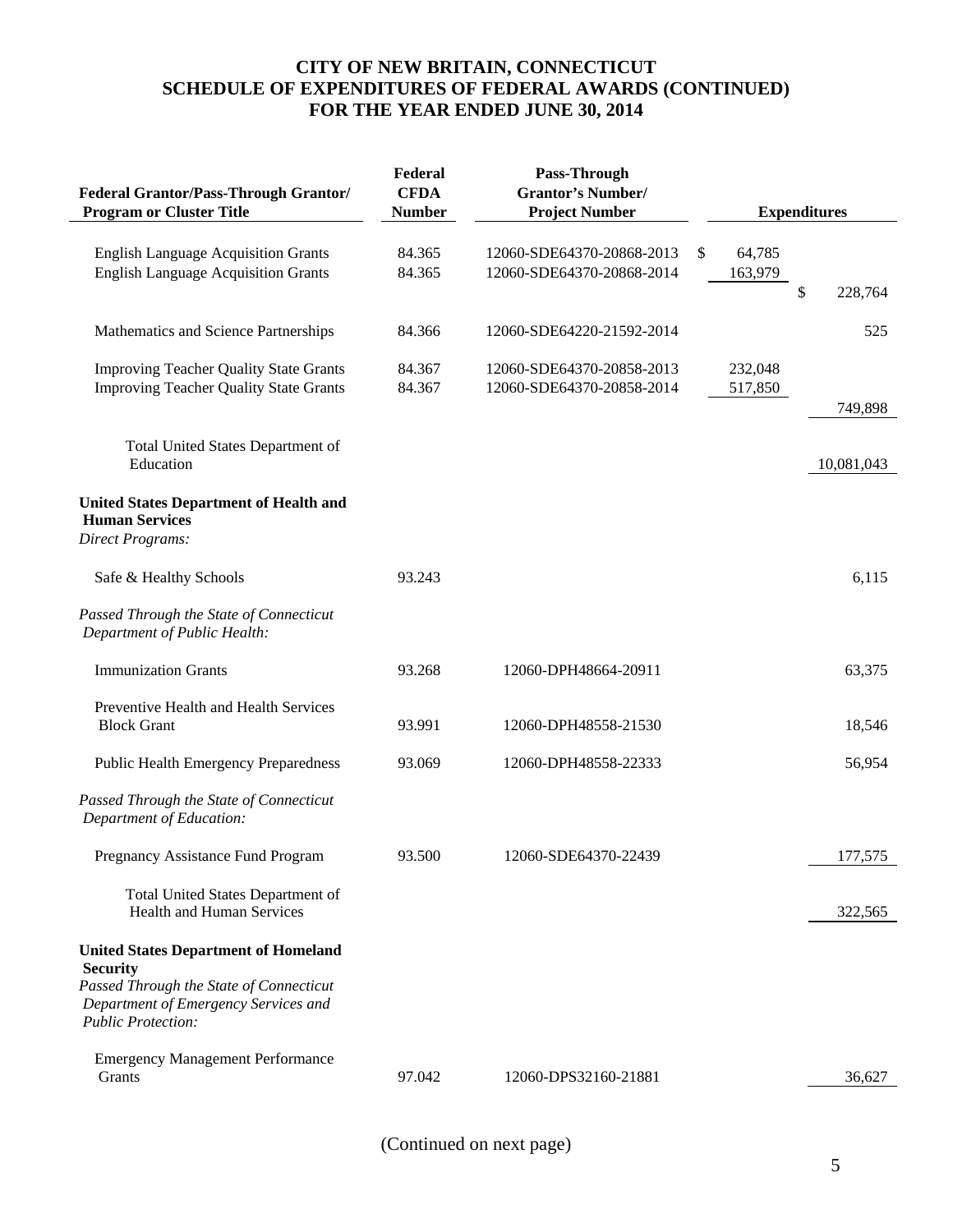### **CITY OF NEW BRITAIN, CONNECTICUT SCHEDULE OF EXPENDITURES OF FEDERAL AWARDS (CONTINUED) FOR THE YEAR ENDED JUNE 30, 2014**

| Federal Grantor/Pass-Through Grantor/                                                                                | Federal<br><b>CFDA</b> | Pass-Through<br><b>Grantor's Number/</b> |                     |
|----------------------------------------------------------------------------------------------------------------------|------------------------|------------------------------------------|---------------------|
| <b>Program or Cluster Title</b>                                                                                      | <b>Number</b>          | <b>Project Number</b>                    | <b>Expenditures</b> |
| <b>United States Department of Housing</b><br>and Urban Development<br><b>Direct Programs:</b>                       |                        |                                          |                     |
| <b>CDBG-Entitlement Grants Cluster:</b><br><b>Community Development Block</b><br>Grant/Entitlement                   | 14.218                 |                                          | \$<br>1,732,381     |
| <b>Emergency Shelter Grants Program</b>                                                                              | 14.231                 |                                          | 222,329             |
| Passed Through the State of Connecticut<br>Department of Housing:                                                    |                        |                                          |                     |
| <b>CDBG-State-Administered Small Cities</b><br>Program Cluster:<br><b>State Administered Small Cities</b><br>Program | 14.228                 | 12060-DOH46930-22466                     | 10,438              |
| Total United States Department of<br>Housing and Urban Development                                                   |                        |                                          | 1,965,148           |
| <b>United States Department of the Interior</b><br><b>Direct Programs:</b>                                           |                        |                                          |                     |
| Save America's Treasures                                                                                             | 15.929                 |                                          | 22,389              |
| <b>United States Department of Justice</b><br><b>Direct Programs:</b>                                                |                        |                                          |                     |
| <b>Bulletproof Vest Partnership Program</b>                                                                          | 16.607                 |                                          | 9,304               |
| Public Safety Partnership and<br><b>Community Policing Grants COPS</b>                                               | 16.710                 |                                          | 48,425              |
| Passed Through the State of Connecticut<br>Office of Policy and Management:                                          |                        |                                          |                     |
| Juvenile Justice and Delinquency<br>Prevention Allocation to States                                                  | 16.540                 | 12060-OPM20350-21676                     | 39,997              |
| JAG Program Cluster:<br><b>Edward Byrne Memorial Justice</b><br><b>Assistance Grant Program</b>                      | 16.738                 | 12060-OPM20350-21921                     | 17,525              |

(Continued on next page)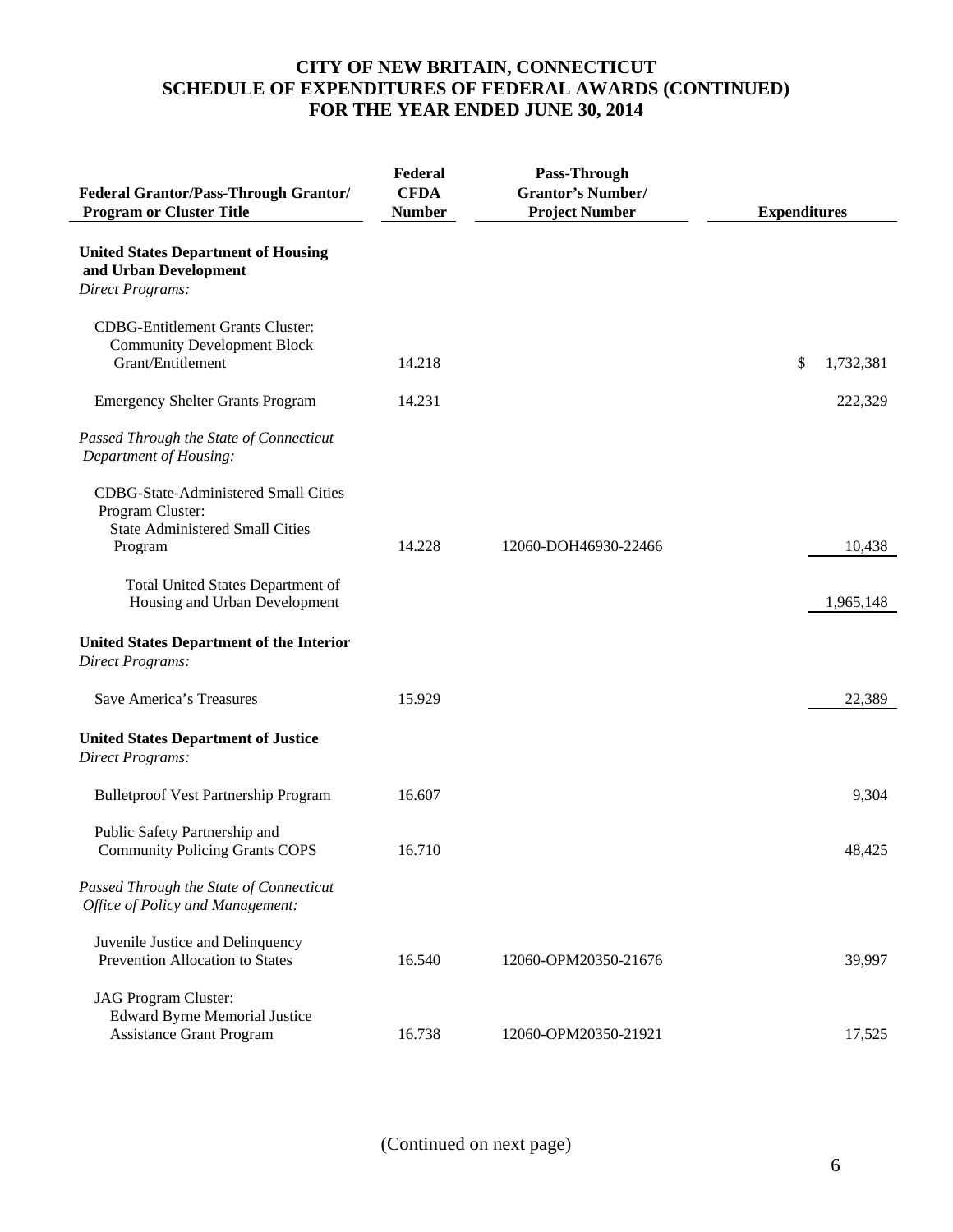### **CITY OF NEW BRITAIN, CONNECTICUT SCHEDULE OF EXPENDITURES OF FEDERAL AWARDS (CONTINUED) FOR THE YEAR ENDED JUNE 30, 2014**

| Federal Grantor/Pass-Through Grantor/<br><b>Program or Cluster Title</b> | Federal<br><b>CFDA</b><br><b>Number</b> | Pass-Through<br><b>Grantor's Number/</b><br><b>Project Number</b> |             | <b>Expenditures</b> |
|--------------------------------------------------------------------------|-----------------------------------------|-------------------------------------------------------------------|-------------|---------------------|
|                                                                          |                                         |                                                                   |             |                     |
| Title V - Delinquency Prevention                                         |                                         |                                                                   |             |                     |
| Program                                                                  | 16.548                                  | 12060-OPM20350-20859                                              |             | \$<br>21,354        |
|                                                                          |                                         |                                                                   |             |                     |
| Edward Byrne Memorial Formula Grant                                      |                                         |                                                                   |             |                     |
| Program                                                                  | 16.580                                  | 12060-OPM20350-22613                                              |             | 20,945              |
|                                                                          |                                         |                                                                   |             |                     |
| Total United States Department of                                        |                                         |                                                                   |             |                     |
| Justice                                                                  |                                         |                                                                   |             | 157,550             |
|                                                                          |                                         |                                                                   |             |                     |
| <b>United States Department of</b><br><b>Transportation</b>              |                                         |                                                                   |             |                     |
| Passed Through the State of Connecticut                                  |                                         |                                                                   |             |                     |
| Department of Transportation:                                            |                                         |                                                                   |             |                     |
|                                                                          |                                         |                                                                   |             |                     |
| Highway Planning and Construction                                        |                                         |                                                                   |             |                     |
| Cluster:                                                                 |                                         |                                                                   |             |                     |
| Highway Planning and Construction                                        | 20.205                                  | 12062-DOT57344-22108                                              | \$1,149,673 |                     |
| Highway Planning and Construction                                        | 20.205                                  | 12062-DOT57141-29015                                              | 223,763     |                     |
| Highway Planning and Construction                                        | 20.205                                  | 12060-DOT57141-22108                                              | 4,088,718   |                     |
|                                                                          |                                         |                                                                   |             | 5,462,154           |
|                                                                          |                                         |                                                                   |             |                     |
| <b>Federal Transit Cluster:</b>                                          |                                         |                                                                   |             |                     |
| Federal Transit - Capital Investment<br>Grants                           | 20.500                                  |                                                                   | 22,637      |                     |
| Federal Transit - Formula Grants                                         |                                         | 12062-DOT57191-22100                                              |             |                     |
| (Urbanized Area Formula Program)                                         | 20.507                                  | 12062-DOT57191-22102                                              | 163         |                     |
|                                                                          |                                         |                                                                   |             | 22,800              |
|                                                                          |                                         |                                                                   |             |                     |
| Highway Safety Cluster:                                                  |                                         |                                                                   |             |                     |
| Alcohol Traffic Safety and Drunk                                         |                                         |                                                                   |             |                     |
| Driving                                                                  | 20.601                                  | 12062-DOT57513-22086                                              |             | 2,995               |
|                                                                          |                                         |                                                                   |             |                     |
| <b>Alcohol Open Container Requirements</b>                               | 20.607                                  | 12062-DOT57513-22091                                              |             | 139,795             |
| <b>Total United States Department of</b>                                 |                                         |                                                                   |             |                     |
| Transportation                                                           |                                         |                                                                   |             | 5,627,744           |
|                                                                          |                                         |                                                                   |             |                     |
| <b>Total Federal Awards Expended</b>                                     |                                         |                                                                   |             | 24,375,129<br>\$    |

The accompanying notes are an integral part of this schedule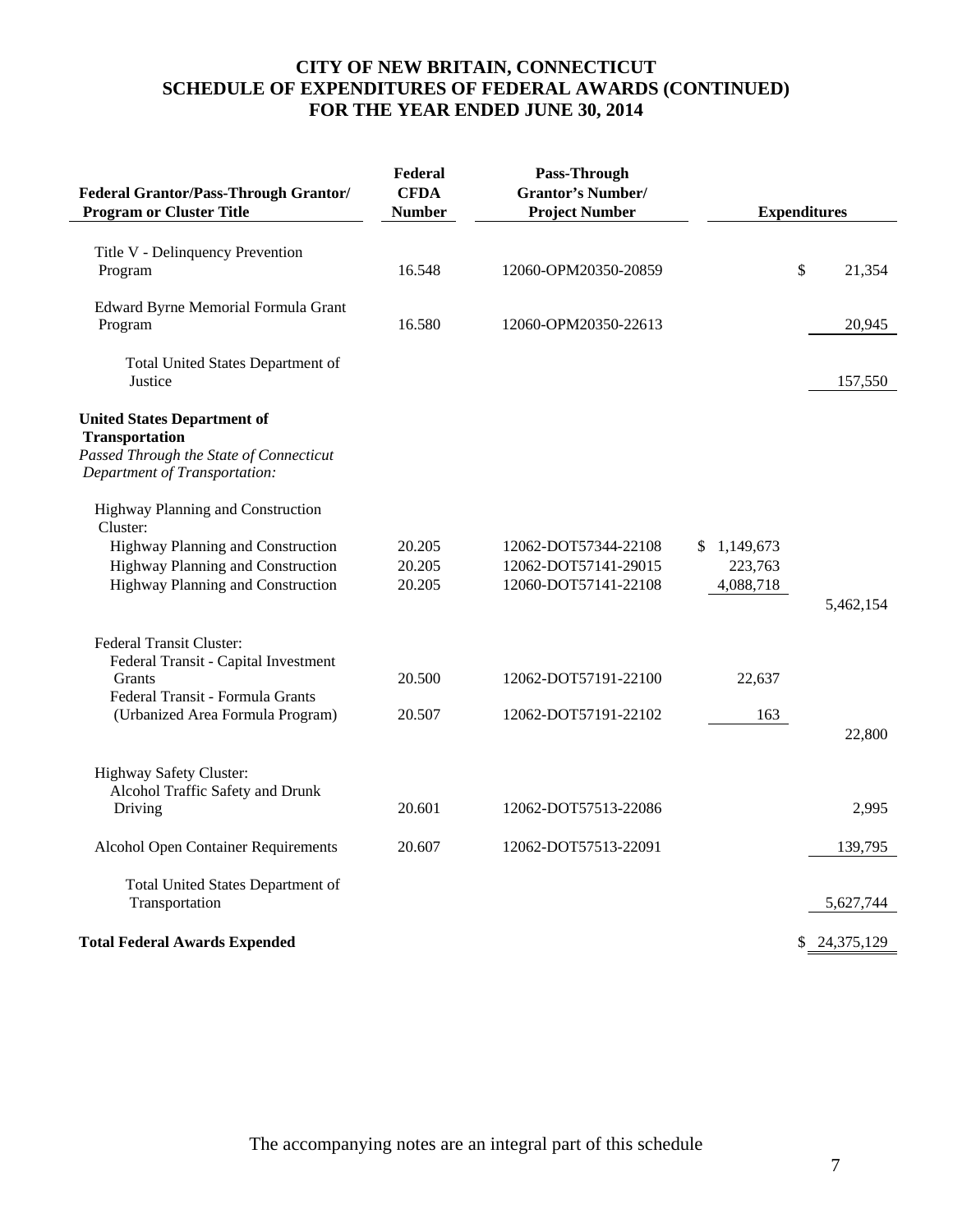#### **CITY OF NEW BRITAIN, CONNECTICUT NOTES TO SCHEDULE OF EXPENDITURES OF FEDERAL AWARDS FOR THE YEAR ENDED JUNE 30, 2014**

#### **NOTE 1 - BASIS OF PRESENTATION**

The accompanying schedule of expenditures of federal awards (the Schedule) includes the federal grant activity of the City of New Britain, Connecticut, under programs of the federal government for the year ended June 30, 2014. The information in the Schedule is presented in accordance with the requirements of the Office of Management and Budget (OMB) Circular A-133, *Audits of States, Local Governments, and Non-Profit Organizations.*

Because the Schedule presents only a selected portion of the operations of the City of New Britain, Connecticut, it is not intended to, and does not, present the financial position, changes in fund balance, changes in net position or cash flows of the City of New Britain, Connecticut.

#### **NOTE 2 - SUMMARY OF SIGNIFICANT ACCOUNTING POLICIES**

Expenditures reported on the Schedule are reported using the modified accrual basis of accounting. Such expenditures are recognized following the cost principles contained in OMB Circular A-87, *Cost Principles for State, Local, and Indian Tribal Governments*, wherein certain types of expenditures are not allowable or are limited as to reimbursement.

#### **NOTE 3 - NONCASH AWARDS**

Donated commodities in the amount of \$322,282 are included in the Department of Agriculture's National School Lunch Program, CFDA #10.555. The amount represents the market value of commodities received.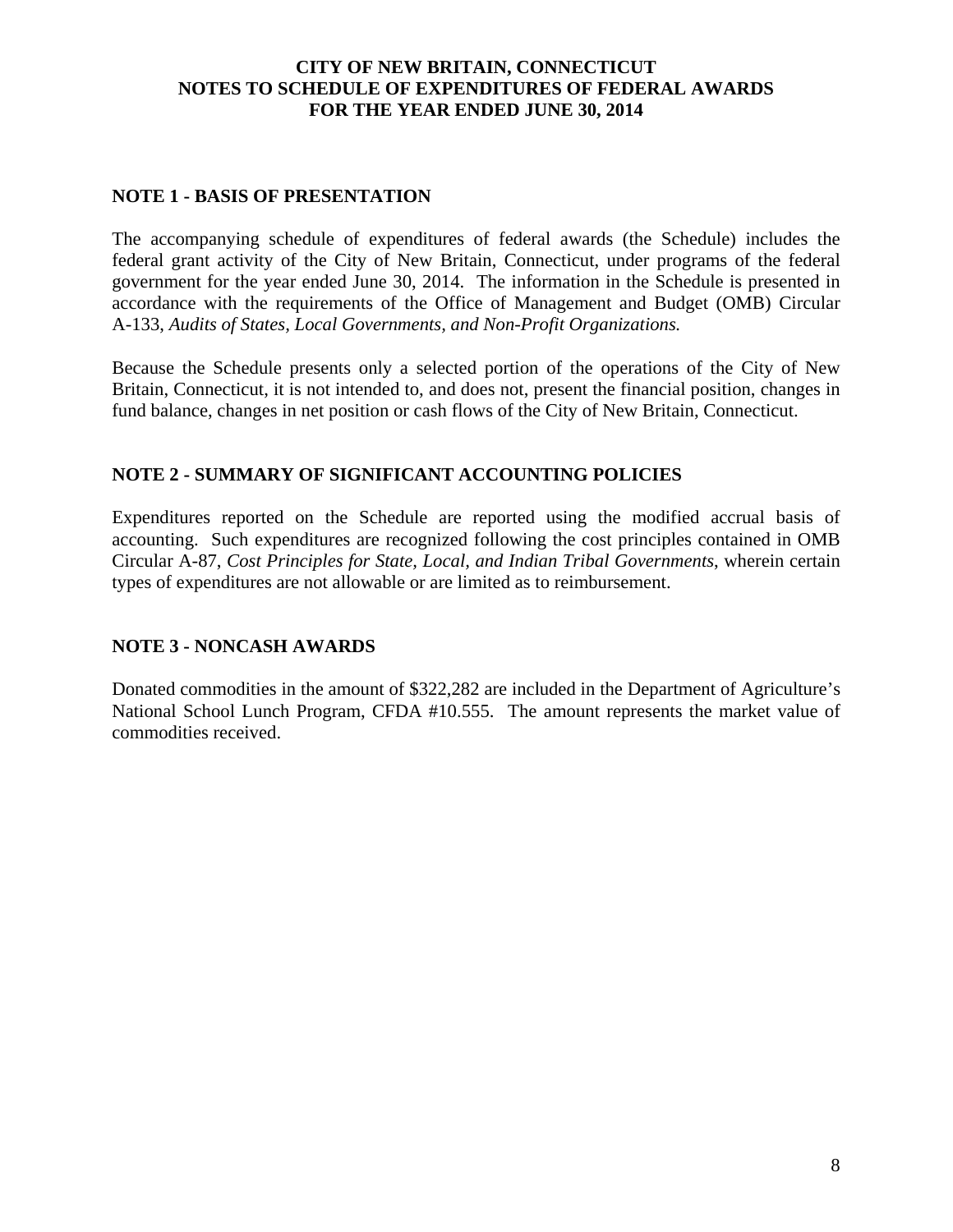

Accounting Tax Business Consulting

#### **Independent Auditors' Report on Internal Control over Financial Reporting and on Compliance and Other Matters Based on an Audit of Financial Statements Performed in Accordance with** *Government Auditing Standards*

To the Members of the Common Council City of New Britain, Connecticut

We have audited, in accordance with the auditing standards generally accepted in the United States of America and the standards applicable to financial audits contained in *Government Auditing Standards*, issued by the Comptroller General of the United States, the financial statements of the governmental activities, the business-type activities, each major fund and the aggregate remaining fund information of the City of New Britain, Connecticut, as of and for the year ended June 30, 2014, and the related notes to the financial statements, which collectively comprise the City of New Britain, Connecticut's basic financial statements, and have issued our report thereon dated December 23, 2014.

#### **Internal Control over Financial Reporting**

In planning and performing our audit of the financial statements, we considered the City of New Britain, Connecticut's internal control over financial reporting (internal control) to determine the audit procedures that are appropriate in the circumstances for the purpose of expressing our opinions on the financial statements, but not for the purpose of expressing an opinion on the effectiveness of the City of New Britain, Connecticut's internal control. Accordingly, we do not express an opinion on the effectiveness of the City of New Britain, Connecticut's internal control.

A deficiency in internal control exists when the design or operation of a control does not allow management or employees, in the normal course of performing their assigned functions, to prevent, or detect and correct, misstatements on a timely basis. A material weakness is a deficiency, or combination of deficiencies, in internal control such that there is a reasonable possibility that a material misstatement of the entity's financial statements will not be prevented, or detected and corrected, on a timely basis. A significant deficiency is a deficiency, or combination of deficiencies, in internal control that is less severe than a material weakness, yet important enough to merit attention by those charged with governance.

Our consideration of internal control was for the limited purpose described in the first paragraph of this section and was not designed to identify all deficiencies in internal control that might be material weaknesses or significant deficiencies and, therefore, material weaknesses or significant deficiencies may exist that were not identified. Given these limitations, during our audit we did not identify any deficiencies in internal control that we consider to be material weaknesses. However, material weaknesses may exist that have not been identified. We did identify certain deficiencies in internal control, described in the accompanying schedule of findings and questioned costs as items 2014-001 that we consider to be a significant deficiency.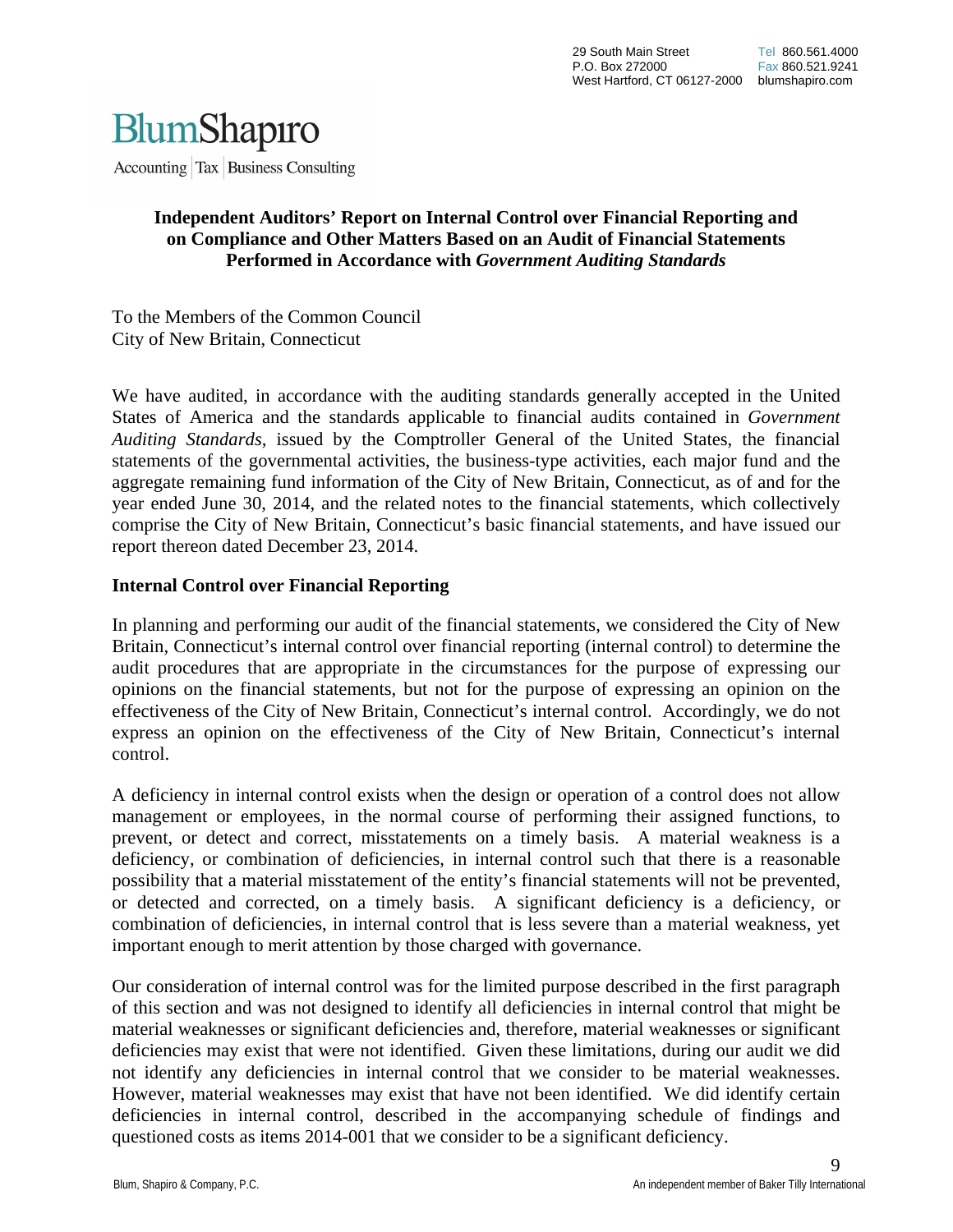#### **Compliance and Other Matters**

As part of obtaining reasonable assurance about whether the City of New Britain, Connecticut's financial statements are free from material misstatement, we performed tests of its compliance with certain provisions of laws, regulations, contracts and grant agreements, noncompliance with which could have a direct and material effect on the determination of financial statement amounts. However, providing an opinion on compliance with those provisions was not an objective of our audit, and, accordingly, we do not express such an opinion. The results of our tests disclosed no instances of noncompliance or other matters that are required to be reported under *Government Auditing Standards*.

#### **The City of New Britain, Connecticut's Response to Findings**

The City of New Britain, Connecticut's response to the findings identified in our audit is described in the accompanying schedule of findings and questioned costs. The City of New Britain, Connecticut's response was not subjected to the auditing procedures applied in the audit of the financial statements and, accordingly, we express no opinion on it.

#### **Purpose of this Report**

The purpose of this report is solely to describe the scope of our testing of internal control and compliance and the result of that testing, and not to provide an opinion on the effectiveness of the City of New Britain, Connecticut's internal control or on compliance. This report is an integral part of an audit performed in accordance with *Government Auditing Standards* in considering the City of New Britain, Connecticut's internal control and compliance. Accordingly, this communication is not suitable for any other purpose.

Blum, Shapino & Company, P.C.

West Hartford, Connecticut December 23, 2014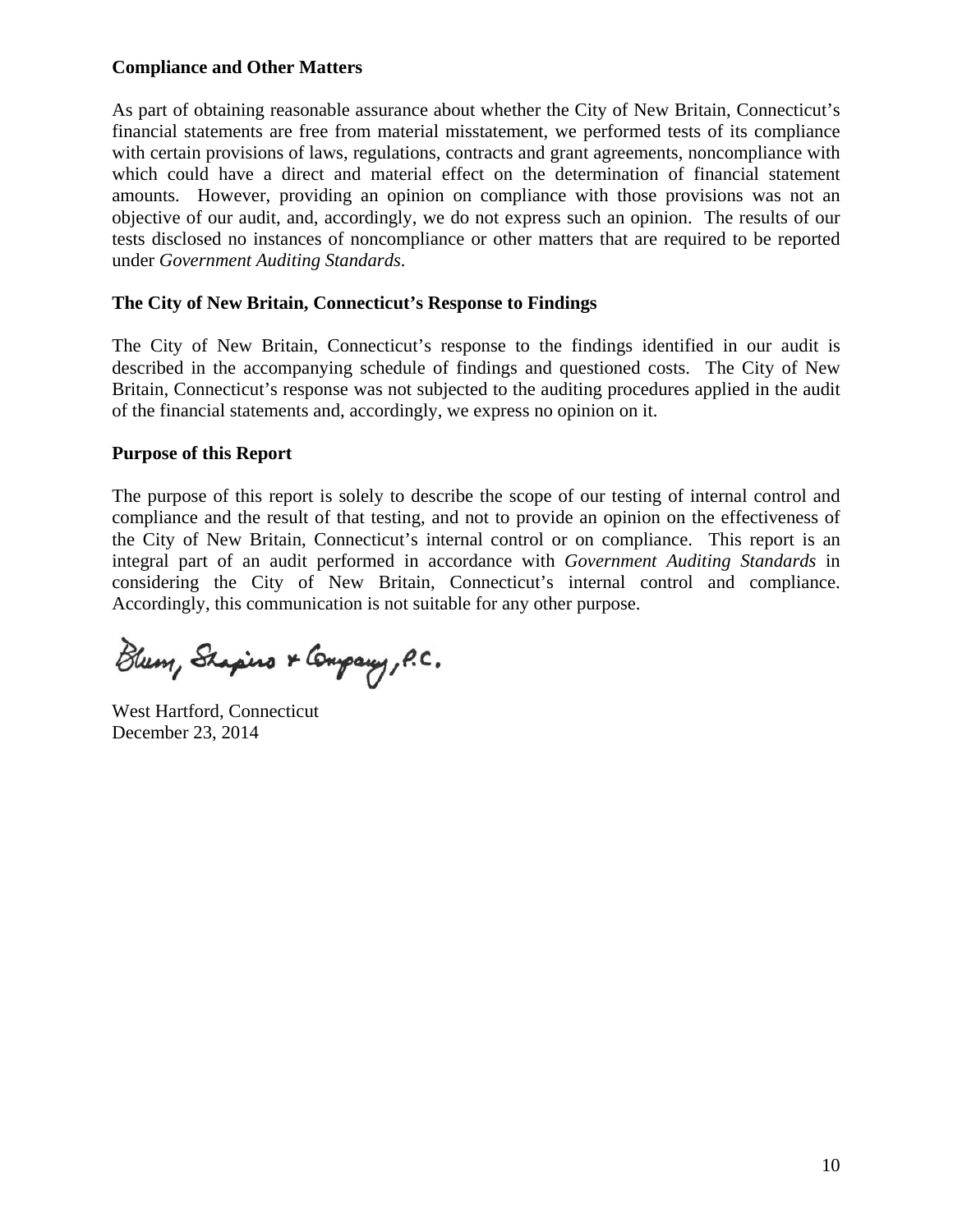#### **CITY OF NEW BRITAIN, CONNECTICUT SCHEDULE OF FINDINGS AND QUESTIONED COSTS FOR THE YEAR ENDED JUNE 30, 2014**

# **I. SUMMARY OF AUDITORS' RESULTS**

#### **Financial Statements**

| Type of auditors' report issued:                                                                                                                                                                                                                 |                                                             | Unmodified |                           |            |                     |
|--------------------------------------------------------------------------------------------------------------------------------------------------------------------------------------------------------------------------------------------------|-------------------------------------------------------------|------------|---------------------------|------------|---------------------|
| Internal control over financial reporting:<br>Material weakness(es) identified?<br>X<br>yes<br>Significant deficiency(ies) identified?<br>X<br>yes<br>Noncompliance material to financial statements noted?<br>X<br>yes<br><b>Federal Awards</b> |                                                             |            | no<br>none reported<br>no |            |                     |
|                                                                                                                                                                                                                                                  |                                                             |            |                           |            |                     |
| Internal control over major programs:<br>Material weakness(es) identified?<br>Significant deficiency (ies) identified?<br>$\bullet$                                                                                                              |                                                             |            | yes<br>yes                | X<br>X     | no<br>none reported |
| Type of auditors' report issued on compliance for major programs:                                                                                                                                                                                |                                                             |            |                           | Unmodified |                     |
| Any audit findings disclosed that are required to be<br>reported in accordance with Section $510(a)$ of<br>Circular A-133?                                                                                                                       |                                                             |            | yes                       | X          | no                  |
| Identification of major programs:                                                                                                                                                                                                                |                                                             |            |                           |            |                     |
| CFDA#                                                                                                                                                                                                                                            | Name of Federal Program or Cluster                          |            |                           |            |                     |
| 84.010/84.389<br>84.027/84.173                                                                                                                                                                                                                   | Title I, Part A Cluster<br><b>Special Education Cluster</b> |            |                           |            |                     |
| Dollar threshold used to distinguish between type A and type B programs:                                                                                                                                                                         |                                                             |            |                           | \$731,254  |                     |
| Auditee qualified as low-risk auditee?                                                                                                                                                                                                           |                                                             | X          | yes                       |            | no                  |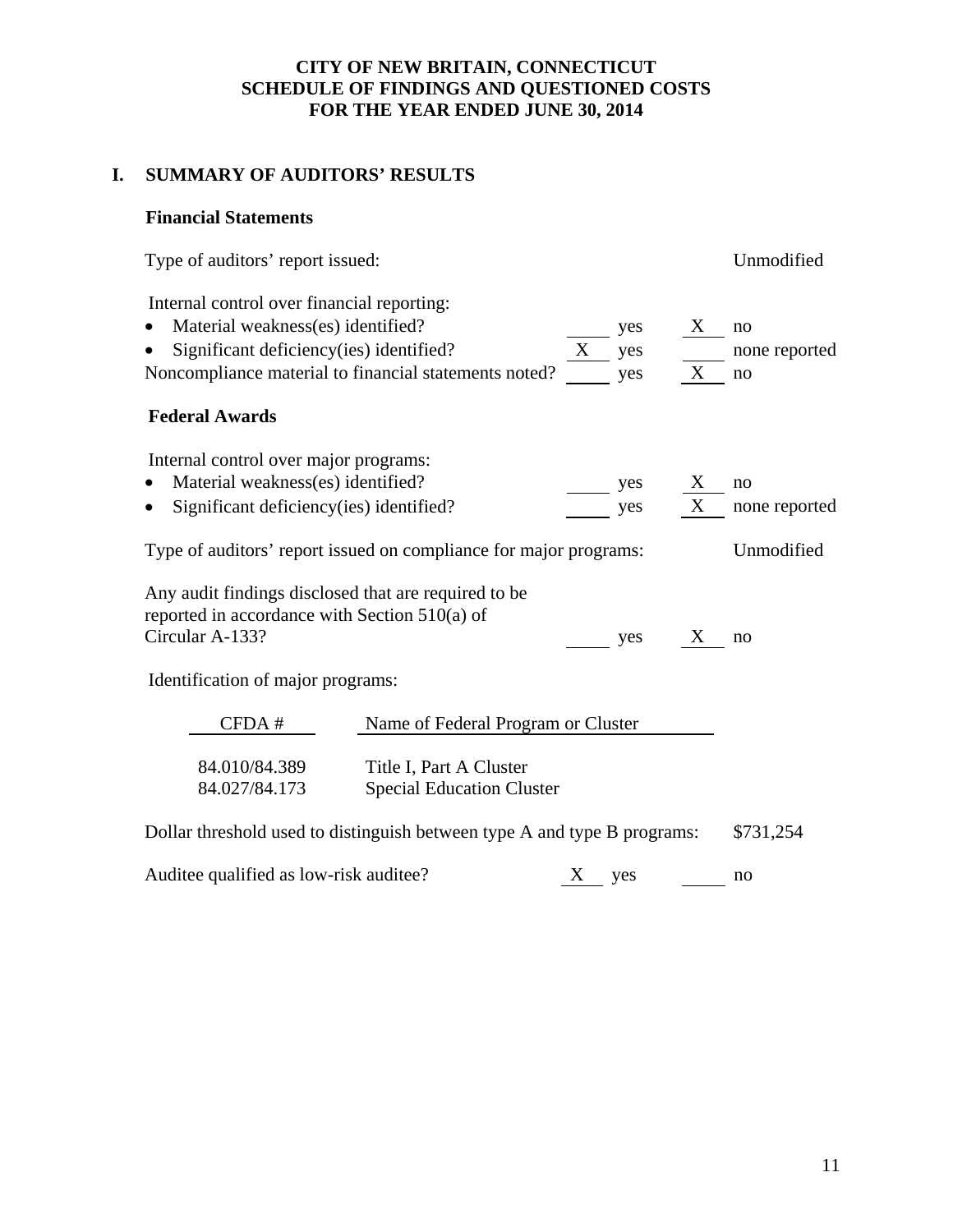# **II. FINANCIAL STATEMENT FINDINGS**

| <b>Finding No.</b><br>2014-001                                                            | <b>Financial Reporting Requirements</b>                                                                                                                                                                                                                             |
|-------------------------------------------------------------------------------------------|---------------------------------------------------------------------------------------------------------------------------------------------------------------------------------------------------------------------------------------------------------------------|
| <b>Criteria</b>                                                                           | Management is responsible for establishing and maintaining internal<br>controls to ensure the fair presentation of the financial statements in<br>conformity with accounting principles generally accepted in the<br>United States of America (GAAP).               |
| <b>Condition</b>                                                                          | Significant adjustments were necessary to record accounts receivable<br>and deferred revenue within several funds. In addition, several<br>expenditures were not posted in the proper period.                                                                       |
| <b>Context</b>                                                                            | Adjustments were noted in the General Fund, Water Enterprise Fund<br>and Capital Projects Fund.                                                                                                                                                                     |
| <b>Effect</b>                                                                             | Client-prepared statements were not properly presented in accordance<br>with GAAP.                                                                                                                                                                                  |
| Cause                                                                                     | Weakness in internal control procedures in place to ensure that<br>transactions occurring subsequent to year end are reported in the<br>proper period.                                                                                                              |
| <b>Recommendation</b>                                                                     | We recommend that all balance sheet items be reviewed at year end<br>and adjustments properly recorded in the financial management<br>system prior to the audit.                                                                                                    |
| <b>Management</b><br><b>Response and</b><br><b>Planned</b><br>Corrective<br><b>Action</b> | Written procedures regarding reconciliations and closing procedures<br>are being developed and implemented by City and Board of<br>Education management. The City and Board of Education will<br>perform reconciliations and closing procedures in a timely manner. |

# **III. FEDERAL AWARD FINDINGS AND QUESTIONED COSTS**

No matters were reported.